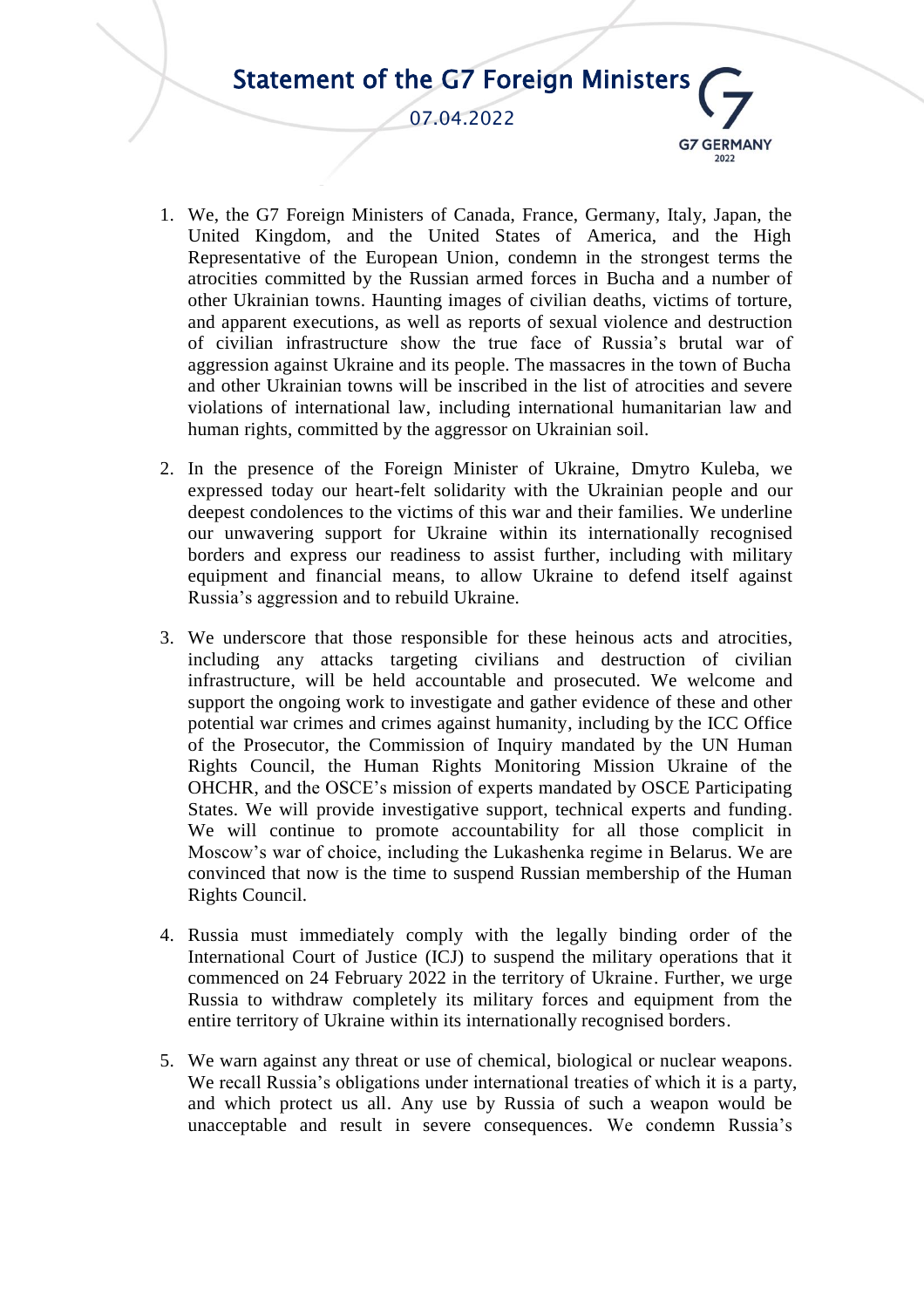

unsubstantiated claims and false allegations against Ukraine, a respected member of the Biological and Toxin Weapons Convention and the Chemical Weapons Convention that is in compliance with its legal obligations under those instruments. We express concern about other countries and actors that have amplified Russia's disinformation campaign.

- 6. We express our gravest concern with Russia forcefully seizing control of nuclear facilities, and other violent actions in connection with a number of nuclear facilities, nuclear and other radioactive material, which have caused and continue to pose serious and direct threats to the safety and security of these facilities and their civilian personnel, significantly raising the risk of a nuclear accident or incident, which endangers the population of Ukraine, neighbouring States and the international community.
- 7. We reiterate our demand that Russia upholds its obligations under international humanitarian law and desists from further blatant abuses. The Russian leadership must immediately provide for safe, rapid and unimpeded humanitarian access and make safe passages work, enabling humanitarian aid to be delivered to besieged cities and civilians to reach safety.
- 8. We commit to supporting the Government of Ukraine's humanitarian coordination structure and to disburse humanitarian support quickly. We ask others to join in this effort. A humanitarian push including more funding is urgently needed for Ukraine and beyond as Russia's ruthless war and actions are having massive consequences on global commodity and food prices. The resulting rise in food insecurity is being felt disproportionately by the most vulnerable. We stand in solidarity with our partners across the world who have to bear the rising price of President Putin's unilateral choice to wage war in Europe. We will make coherent use of all instruments and funding mechanisms to address food insecurity, keep markets open, and build resilience in the agriculture sector on all continents. We will actively counter Russia's narrative that Western sanctions have caused the rise in global food prices and call it out for what it is: a blatant lie.
- 9. In light of Russia's ongoing aggression against Ukraine, carried out with Belarus' complicity, we have already adopted unprecedented and coordinated economic and financial sanctions against Russia that impose a significant cost on its economy. We stress the necessity of further increasing the economic pressure inflicted on Russia and the Lukashenka regime in Belarus. Together with international partners, the G7 will sustain and increase pressure on Russia by imposing coordinated additional restrictive measures to effectively thwart Russian abilities to continue the aggression against Ukraine. We will work together to stop any attempts to circumvent sanctions or to aid Russia by other means. We are taking further steps to expedite plans to reduce our reliance on Russian energy, and will work together to this end.